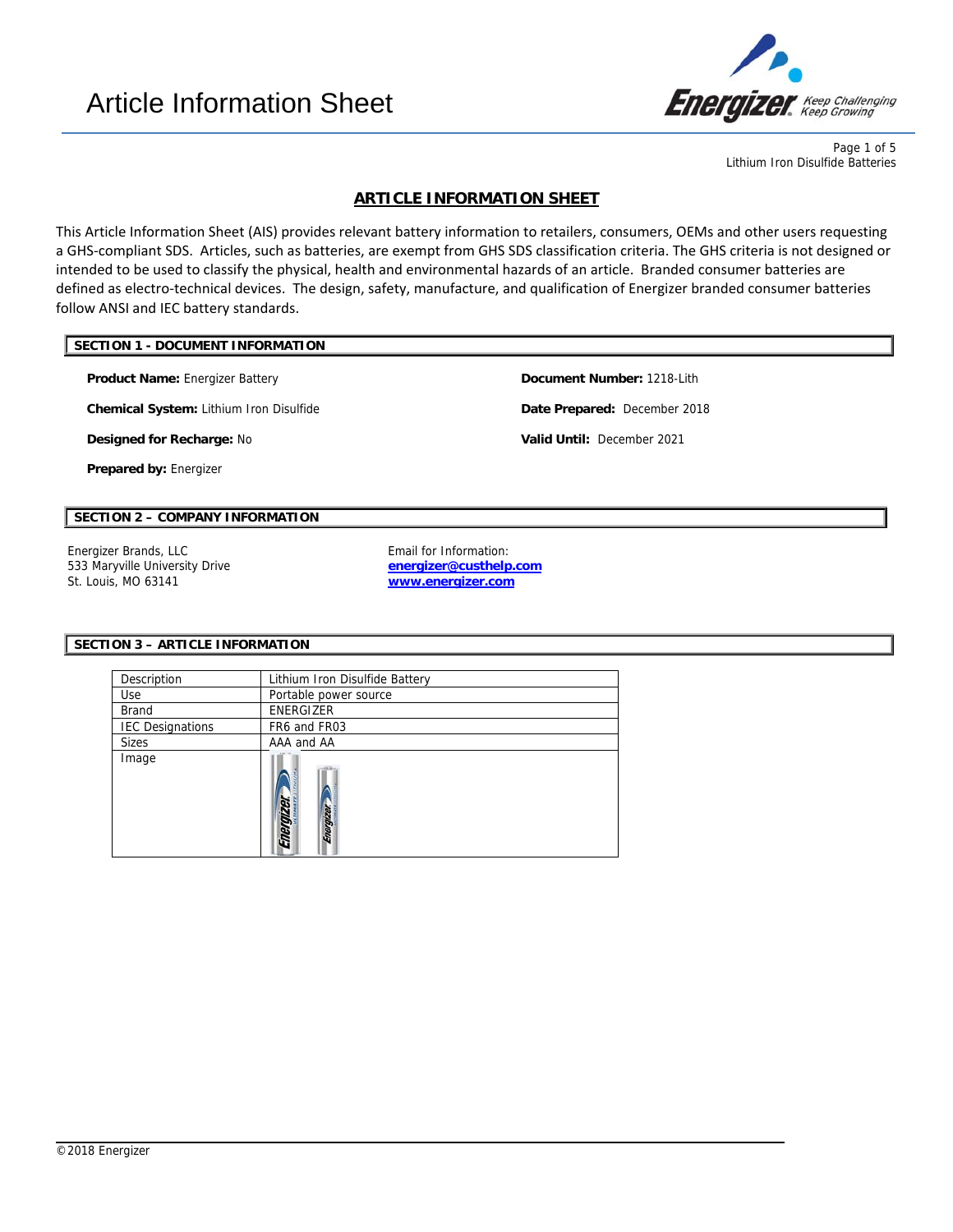# Article Information Sheet



Page 2 of 5 Lithium Iron Disulfide Batteries

## **SECTION 4 – ARTICLE CONSTRUCTION**

**IMPORTANT NOTE:** The battery should not be opened or burned. Exposure to the ingredients contained within or their combustion products could be harmful.

| <b>MATERIAL OR INGREDIENT</b>                                                     | PEL (OSHA)                                                                       | TLV (ACGIH)                             | %/wt.                                 |  |
|-----------------------------------------------------------------------------------|----------------------------------------------------------------------------------|-----------------------------------------|---------------------------------------|--|
| Carbon Black<br>$(CAS# 1333-86-4)$                                                | $3.5 \text{ mg/m}^3$ TWA                                                         | $3.5 \text{ mg/m}^3$ TWA                | $0 - 4$                               |  |
| 1,2 Diemethoxyethane<br>$(CAS# 110-71-4)$                                         | None established                                                                 | None established                        | $2 - 4$                               |  |
| 1,3 Dioxolane<br>$(CAS# 646-06-0)$                                                | None established                                                                 | 20 ppm TWA                              | $5-9$                                 |  |
| Graphite<br>$(CAS# 7782-42-5)$                                                    | 15 mg/m <sup>3</sup> TWA (total dust)<br>5 mg/m $3$ TWA<br>(respirable fraction) | 2 mg/m $3$ TWA<br>(respirable fraction) | $0 - 4.5$                             |  |
| Iron Disulfide<br>$(CAS# 1309-36-0)$                                              | None established                                                                 | None established                        | 28-44                                 |  |
| Lithium or Lithium Alloy<br>$(CAS# 7439-93-2)$                                    | None established                                                                 |                                         | $6.3 - 6.6 / AA$<br>$5.4 - 5.5 / AAA$ |  |
| Lithium Iodide<br>$(CAS# 10377-51-2)$                                             | None established                                                                 | None established                        | $0.3 - 3$                             |  |
| Non-Hazardous Components<br>Steel<br>None established<br>$(iron CAS# 65997-19-5)$ |                                                                                  | None established                        | $18 - 25$                             |  |

\* PNOR: Particulates not otherwise regulated

\*\*PNOC: Particulates not otherwise classified

#### **All Energizer Lithium Iron Disulfide have zero added mercury.**

## **Applicable Battery Industry Standards**

| I North America<br><b>I</b> Standards | ANSI C18.3M Part 1 | ANSI C18.3 M Part | <b>ANSI C18.4</b> |  |
|---------------------------------------|--------------------|-------------------|-------------------|--|
| I International<br><b>Standards</b>   | IEC 60086-1        | IEC 60086-2       | IEC 60086-4       |  |

#### **SECTION 5 – HEALTH AND SAFETY**

**Ingestion:** Do not induce vomiting or give food or drink. Seek medical attention immediately. CALL NATIONAL BATTERY INGESTION HOTLINE for advice and follow-up (202-625-3333) collect day or night.

The following instructions apply to exposure of internal components.

**Inhalation:** Contents of an open battery can cause respiratory irritation. **Skin Contact:** Contents of an open battery can cause skin irritation. **Eye Contact:** Contents of an open battery can cause severe irritation.

# **SECTION 6 – FIRE HAZARD & FIREFIGHTING**

In case of fire where lithium batteries are present, flood area with water or smother with a Class D fire extinguishant appropriate for lithium metal, such as Lith-X. Water may not extinguish burning batteries but will cool the adjacent batteries and control the spread of fire. Burning batteries will burn themselves out. Virtually all fires involving lithium batteries can be controlled by flooding with water. However, the contents of the battery will react with

l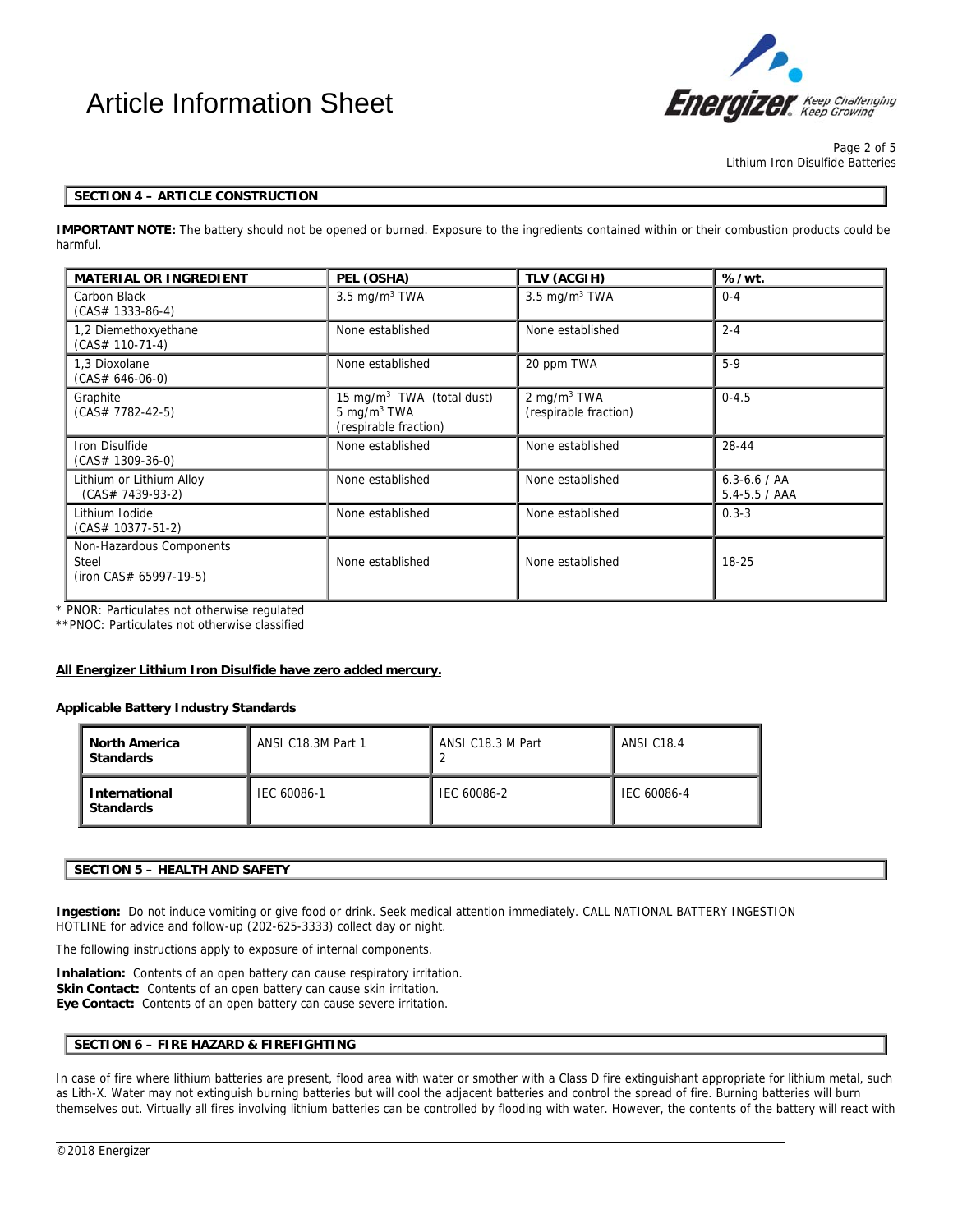# Article Information Sheet



Page 3 of 5 Lithium Iron Disulfide Batteries

water and form hydrogen gas. In a confined space, hydrogen gas can form an explosive mixture. In this situation, smothering agents are recommended. A smothering agent will extinguish burning lithium batteries.

Emergency Responders should wear self-contained breathing apparatus. Burning lithium-iron disulfide batteries produce toxic and corrosive lithium hydroxide fumes and sulfur dioxide gas.

# **SECTION 7 - HANDLING AND STORAGE**

**Storage:** Store in a cool, well ventilated area. Elevated temperatures can result in shortened battery life. In locations that handle large quantities of lithium batteries, such as warehouses, lithium batteries should be isolated from unnecessary combustibles.

Mechanical Containment: If potting or sealing the battery in an airtight or watertight container is required, consult your Energizer Brands, LLC representative for precautionary suggestions. Do not obstruct safety release vents on batteries. Encapsulation of batteries will not allow cell venting and can cause high pressure rupture.

Handling: Accidental short circuit for a few seconds will not seriously affect the battery. Prolonged short circuit will cause the battery to lose energy, generate significant heat and can cause the safety release vent to open. Sources of short circuits include jumbled batteries in bulk containers, metal jewelry, metal covered tables or metal belts used for assembly of batteries into devices. Damaging a lithium battery may result in an internal short circuit.

The contents of an open battery, including a vented battery, when exposed to water, may result in a fire and/or explosion.

Crushed or damaged batteries may result in a fire.

If soldering or welding to the battery is required, consult your Energizer representative for proper precautions to prevent seal damage or short circuit.

**Charging:** This battery is manufactured in a charged state. It is not designed for recharging. Recharging can cause battery leakage or, in some cases, high pressure rupture. Inadvertent charging can occur if a battery is installed backwards.

**Labeling:** The label acts as an electrical insulation for the battery can. Damage to the label can increase the potential for short circuit.

**WARNING:** Do not install backwards, charge, put in fire, or mix with other battery types. May explode or leak causing injury. **Replace all batteries at the same time.**

# **SECTION 8 – DISPOSAL CONSIDERATIONS**

Lithium iron disulfide batteries are not hazardous waste per the United States Resource Conservation and Recovery Act (RCRA) - 40 CFR Part 261 Subpart C. Dispose of in accordance with all applicable federal, state and local regulations.

### **SECTION 9 – TRANSPORT INFORMATION**

In general, all batteries in all forms of transportation (ground, air, or ocean) must be packaged in a safe and responsible manner. Regulatory concerns from all agencies for safe packaging require that batteries be packaged in a manner that prevents short circuits and be contained in "strong outer packaging" that prevents spillage of contents. All original packaging for Energizer lithium batteries are compliant with these regulatory concerns.

Energizer lithium-iron disulfide batteries are exempt from the classification as dangerous goods as they meet the requirements of the special provisions listed below. (Essentially, they are properly packaged and labeled, contain less than 1 gram of lithium and pass the tests defined in UN model regulation section 38.3).

| <b>Regulatory Body</b>              | <b>Special Provisions</b>        |  |  |
|-------------------------------------|----------------------------------|--|--|
| ADR                                 | 188, 230, 310, 636, 656          |  |  |
| <b>IMDG</b>                         | 188, 230, 310, 957               |  |  |
| UN                                  | UN 3090, UN 3091                 |  |  |
| US DOT                              | 422, A54                         |  |  |
| IATA 60 <sup>th</sup> Edition, ICAO | Packaging Instructions 968 - 970 |  |  |

l

Energizer is registered with CHEMTEL. In the event of an incident during transport call 1-800-526-4727 (North America) or 1-314-985-1511 (International).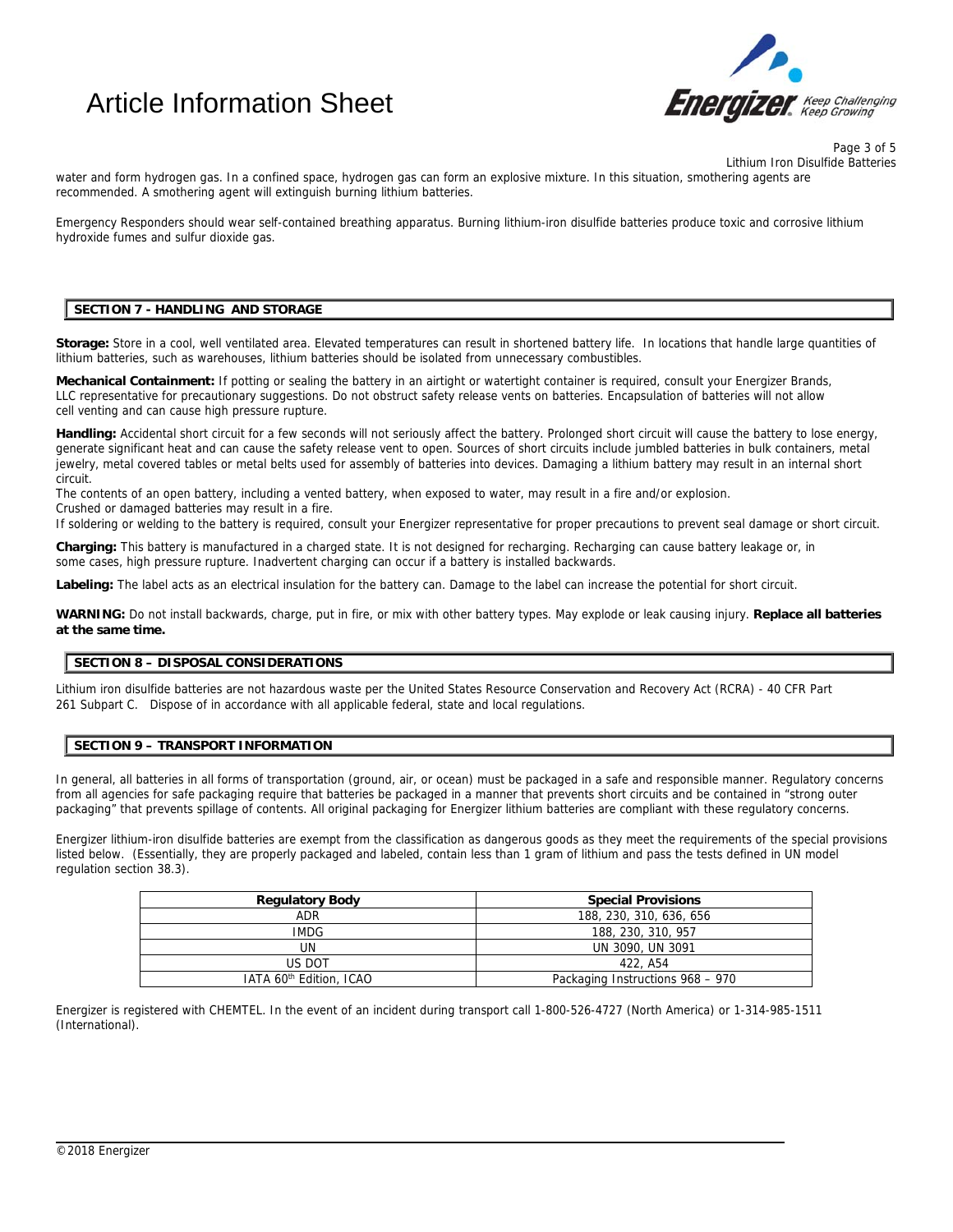# Article Information Sheet



Page 4 of 5 Lithium Iron Disulfide Batteries

A global lithium label chart is provided below to summarize the current global labeling requirements.

### **Label Summary Chart**

| Shipping<br>Mode  | Li content                                              | Net quantity wt.<br>of batteries per<br>package | <b>Battery Type</b>     | 4111b      | ,,,,,,,,,,,,,,,,,,,,,,,,,,,,,<br>دب<br>,,,,,,,,,,,,,,,,,,,,,,,,,,,,,, | CARGO AIRCRAFT |
|-------------------|---------------------------------------------------------|-------------------------------------------------|-------------------------|------------|-----------------------------------------------------------------------|----------------|
| AIR               | 0.3g to $\leq$ 1g/cell<br>0.3g to $\leq$ 2g/<br>battery | $\leq$ 2.5 kg                                   | L91, L92, L522          | <b>YES</b> | <b>YES</b>                                                            | <b>YES</b>     |
|                   | $<$ 0.3q/cell                                           | $\leq$ 2.5kg                                    | All Li Coin and<br>2L76 | <b>NO</b>  | <b>YES</b>                                                            | <b>YES</b>     |
|                   | $\leq$ 0.3g/cell                                        | $>2.5$ kg                                       | All Li Coin and<br>2L76 | <b>YES</b> | <b>YES</b>                                                            | <b>YES</b>     |
|                   |                                                         |                                                 |                         |            |                                                                       |                |
| Land/<br>Sea only | All                                                     | All                                             | All                     | <b>NO</b>  | <b>YES</b>                                                            | <b>YES</b>     |

# **SECTION 10 – REGULATORY INFORMATION**

# **10A Battery**

- 1. **SARA/TITLE III**: As an article, this battery and its contents are not subject to the requirements of the Emergency Planning and Community Right-To-Know Act.
- 2. **USA EPA Mercury Containing & Rechargeable Battery Management Act of 1996:** No mercury added
- 3. **EU Battery Directive 2006/66/EC Amended 2013/56/EU:** Energizer batteries are compliant with all aspects of the Directive

l

# **10B General**

- 1. **CPSIA 2008:** Exempt
- 2. **US CPSC FHSA (16 CFR 1500):** Not applicable since batteries are defined as articles
- 3. **USA EPA TSCA (40 CFR 707.20):** Not applicable since batteries are defined as articles
- 4. **USA EPA RCRA (40 CFR 261):** Classified as non-hazardous waste per ignitable, corrosive, reactive or toxicity testing
- 5. **California Prop 65:** No warning required
- 6. **DTSC Perchlorate labeling:** No warning required
- 7. **EU REACH SVHC:**1,2 dimethoxyethane (DME) is present above 0.01% w/w

## **10C Article Definitions**

1. **OSHA Hazard Communication Standard, Section 1910.1200(c)** 

**SECTION 11 – GHS OTHER INFORMATION**

None

## **Acronym Glossary**

ANSI: American National Standards Institute